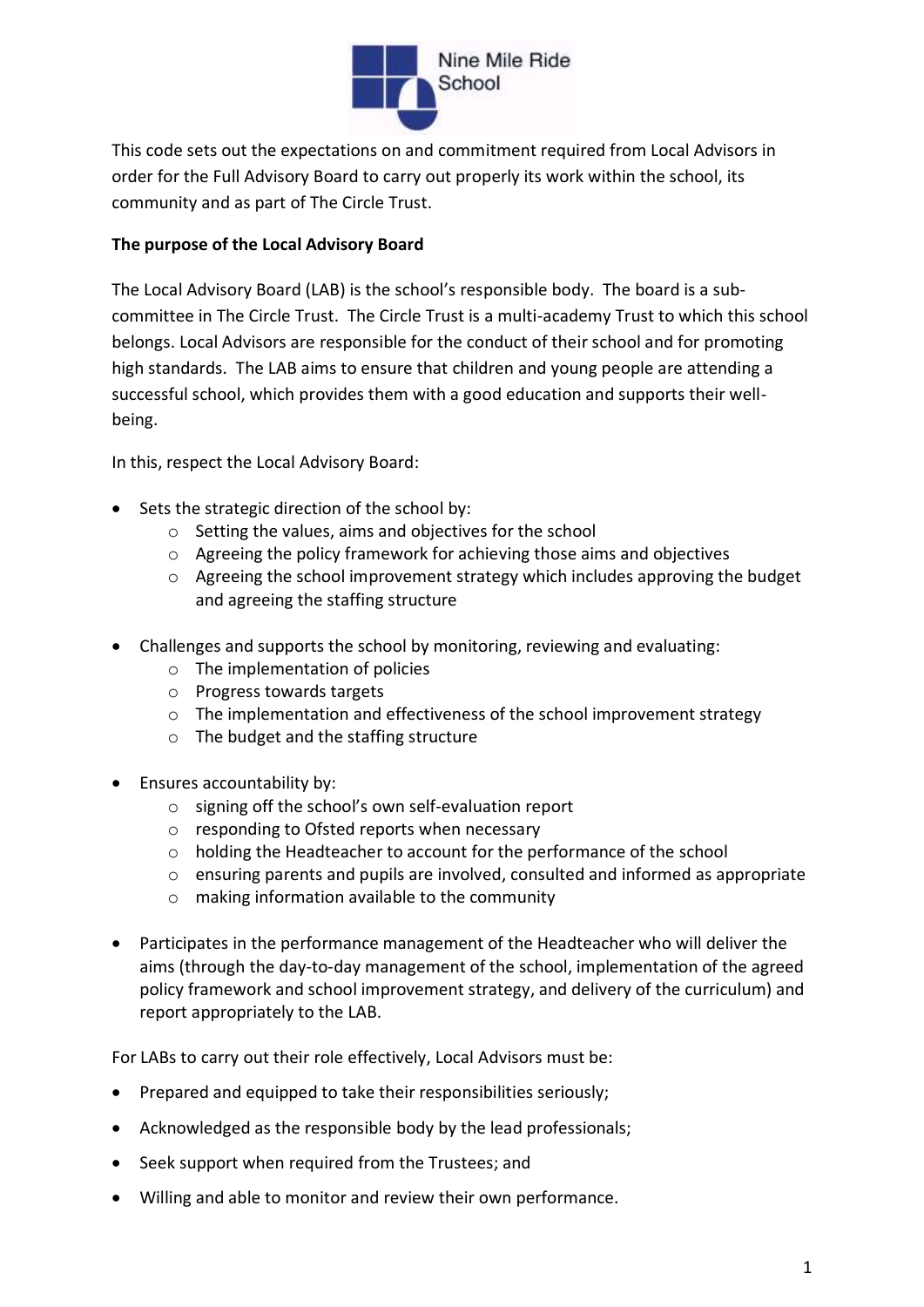# **The role of a Local Advisor**

The LAB is a corporate body, which means:

- No Advisor can act on her/his own without proper authority from the Full Advisory Board or in some circumstances Trustees of The Circle Trust;
- All Advisors carry equal responsibility for decisions made; and
- Although appointed through different routes (i.e. parents, staff or co-opted), the overriding concern of all Advisors has to be the welfare of the school as a whole.

# **Local Advisors agree that:**

- The purpose of the LAB and the role of the Headteacher are as set out above.
- We are aware of and accept the Nolan seven principles of public life (see appendix).
- We have no legal authority to act individually, except when the Trustees have given us delegated authority to do so, and therefore we will only speak on behalf of the LAB when we have been specifically authorised to do so.
- We have a duty to act fairly and without prejudice.
- We accept collective responsibility for all decisions made by the LAB. This means that we will not speak against majority decisions outside the LAB meetings.
- We will consider carefully how our decisions may affect the community and other schools.
- We will always be mindful of our responsibility to maintain and develop the ethos and reputation of our school. Our actions within the school and the local community will reflect this.
- In overseeing the school, we will follow the procedures and policies established by The Circle Trust and enact the responsibilities required of us.

# **Local Advisors' commitment to:**

- We acknowledge that accepting office as a Local Advisor involves the commitment of significant amounts of time and energy.
- We will each involve ourselves actively in the work of the LAB, and accept our fair share of responsibilities, including service on committees or working groups.
- We will make full efforts to attend all meetings and give notice if we are unable to.
- We will get to know the school well and respond to opportunities to involve ourselves in school activities.
- Our visits to school will be arranged in advance with the staff and undertaken within the framework established by the LAB and agreed with the Headteacher.
- We will consider seriously our individual and collective needs for training and development, and will undertake relevant training.
- We are committed to actively supporting and when appropriate challenging the Headteacher.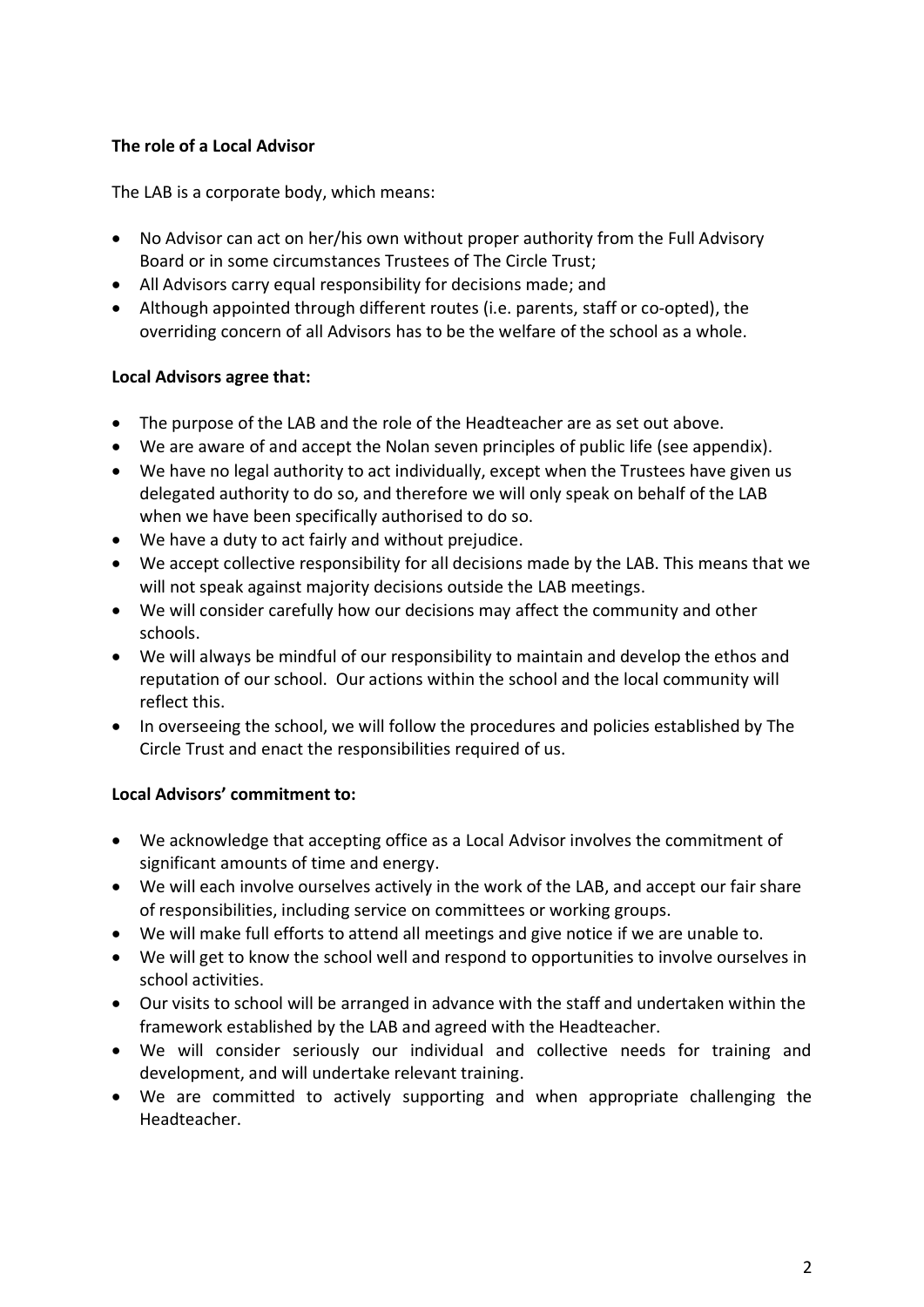# **Local Advisors will build relationships to:**

- We will strive to work as a team in which constructive working relationships are actively promoted.
- We will express views openly, courteously and respectfully in all our communications with other Local Advisors.
- We will support the Chair in their role of ensuring appropriate conduct both at meetings and at all times.
- We are prepared to answer queries from other Local Advisors in relation to delegated functions and take into account any concerns expressed, and we will acknowledge the time, effort and skills that have been committed to the delegated function by those involved.
- We will seek to develop effective working relationships with the Headteacher, staff and parents, our community and the Trust to which we belong, The Circle Trust.

# **Local Advisors understand confidentiality to be:**

- We will observe complete confidentiality when matters are deemed confidential or where they concern specific members of staff or pupils, both inside or outside school
- We will exercise the greatest prudence at all times when discussions regarding school business arise outside a LAB meeting.
- We will not reveal the details of any Advisor's vote.

# **Local Advisors will be clear about conflicts of interest:**

- We will record any pecuniary or other business interest that we have in connection with the LAB's or The Circle Trust's business in the Register of Business Interests.
- We will declare any pecuniary interest or a personal interest, which could be perceived as a conflict of interest - in a matter under discussion at a meeting and offer to leave the meeting for the appropriate length of time.

# **Local Advisors accept that if a breach of this code of conduct occurs:**

- If we believe this code has been breached, we will raise this issue with the Chair and the Chair will investigate; the LAB should only use suspension as a last resort after seeking to resolve any difficulties or disputes in more constructive ways.
- Should it be the Chair that we believe has breached this code, another Advisor, such as the Vice Chair or Trustee will investigate.
- We understand that any allegation of a material breach of this code of conduct by any Local Advisor shall be raised at a meeting of the LAB, and, if agreed to be substantiated by a majority of Advisors, shall be minuted and can lead to consideration of suspension from the LAB.

# **The Local Advisors of Nine Mile Ride School adopted this code of conduct on 10th July 2020**

All Local Advisors will be asked to sign this document as part of their induction.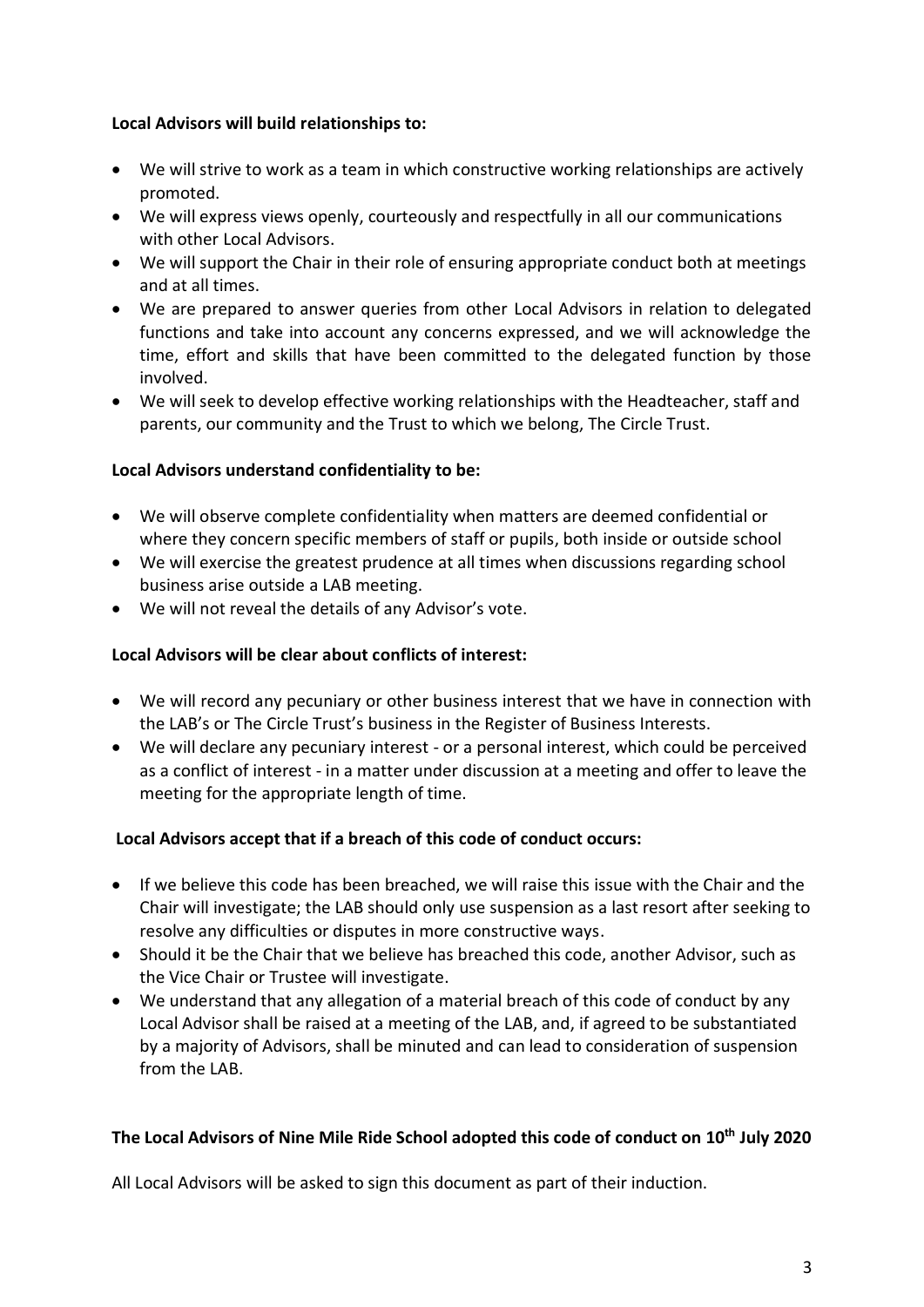# **Undertaking**:

As a member of the Local Advisory Board I will always have the well-being of the children and the reputation of the school at heart; I will do all I can to be an ambassador for the school, publicly supporting its aims, values and ethos; I will never say or do anything publicly that would embarrass the school, the Local Advisors, the Headteacher or The Circle Trust.

Signed ......................................... Printed name ...............................

Date: ...........................................